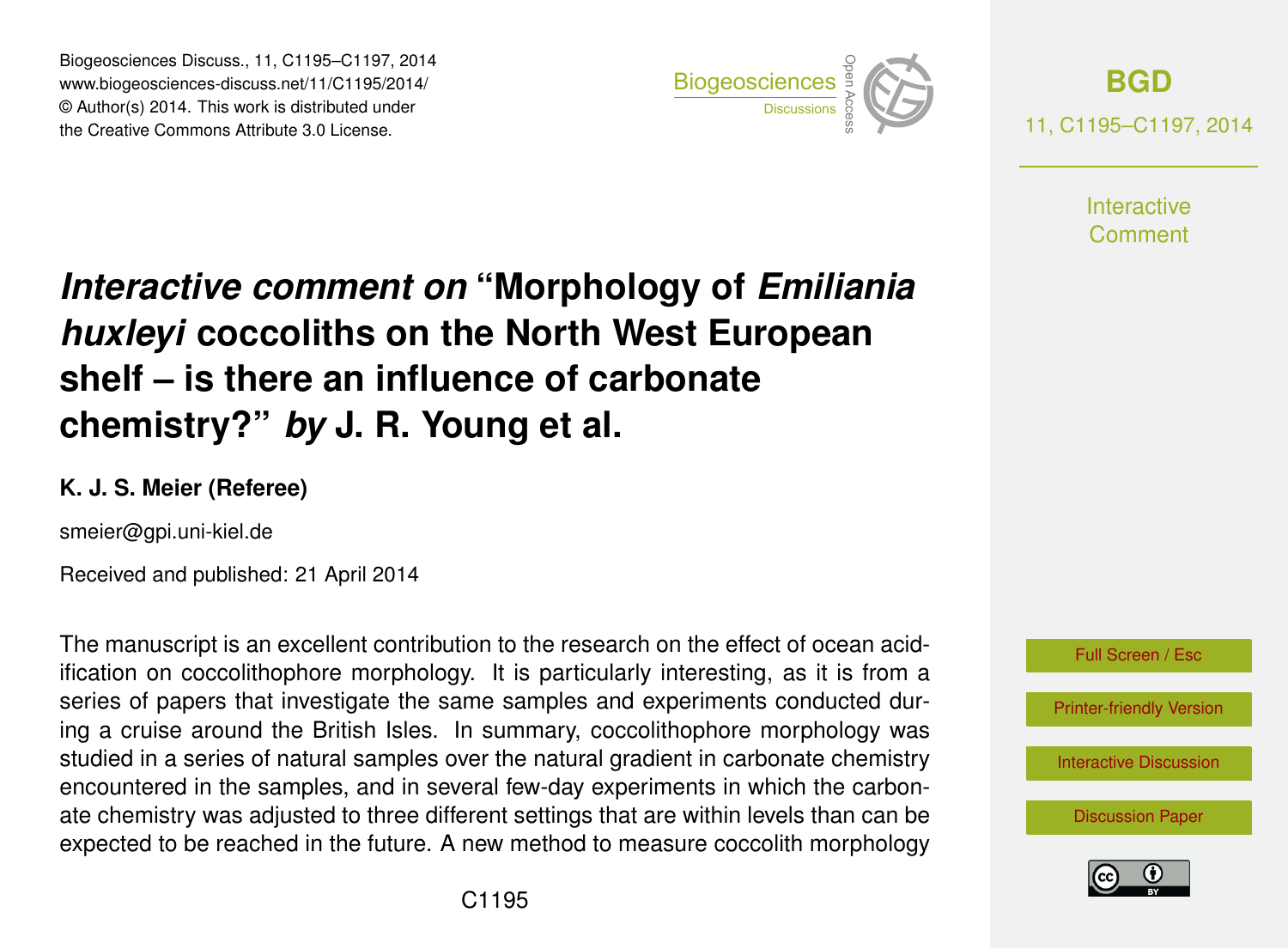is used. It makes use of the geometric nature of coccoliths, so that every coccolith can be measured semi-automatically by a macro in a the free imaging software Fiji. By this, the authors are able to document coccolith morphology changes within Type A of Emiliania huxleyi between different geographic settings and over the course of the bioassay experiments. However, these are mostly unrelated to the natural and experimental carbonate chemistry gradients. Still, there seems to be a different in the degree of calcification between oceanic and neritic assemblages.

The paper is very well-written and easy to follow. I have only very few comments that may further improve the paper:

1) It would be good to see some more images with different relative tube width ratios in order to document the "subjective" variation in degree of calcification that the authors refer to. Also, it would be very interesting, how the different relative tube width values would translate into coccolith weight, as this is widely used in other studies as an indicator for coccolith calcification. In this respect, also ray width would be of interest for the degree of calcification as well. Was this measured as well, and is this something the authors would suggest to investigate in the future?

2) On page 4543/4544 the authors state: "The neritic populations tend to be larger (Fig. 9a) and to show a decrease in calcification with size in contrast to the oceanic populations which tend to be smaller and show an increase in degree of calcification with size."

Does this mean that there is an optimum in the degree of calcification in mid-sized E. huxleyi coccoliths, and the difference between the two populations then just would be in size? Again, it would be very interesting how this translates into coccolith weight/the amount of CaCO3 per coccolith.

Minor comment:

Introduction:

**[BGD](http://www.biogeosciences-discuss.net)**

11, C1195–C1197, 2014

Interactive Comment

Full Screen / Esc

[Printer-friendly Version](http://www.biogeosciences-discuss.net/11/C1195/2014/bgd-11-C1195-2014-print.pdf)

[Interactive Discussion](http://www.biogeosciences-discuss.net/11/4531/2014/bgd-11-4531-2014-discussion.html)

[Discussion Paper](http://www.biogeosciences-discuss.net/11/4531/2014/bgd-11-4531-2014.pdf)